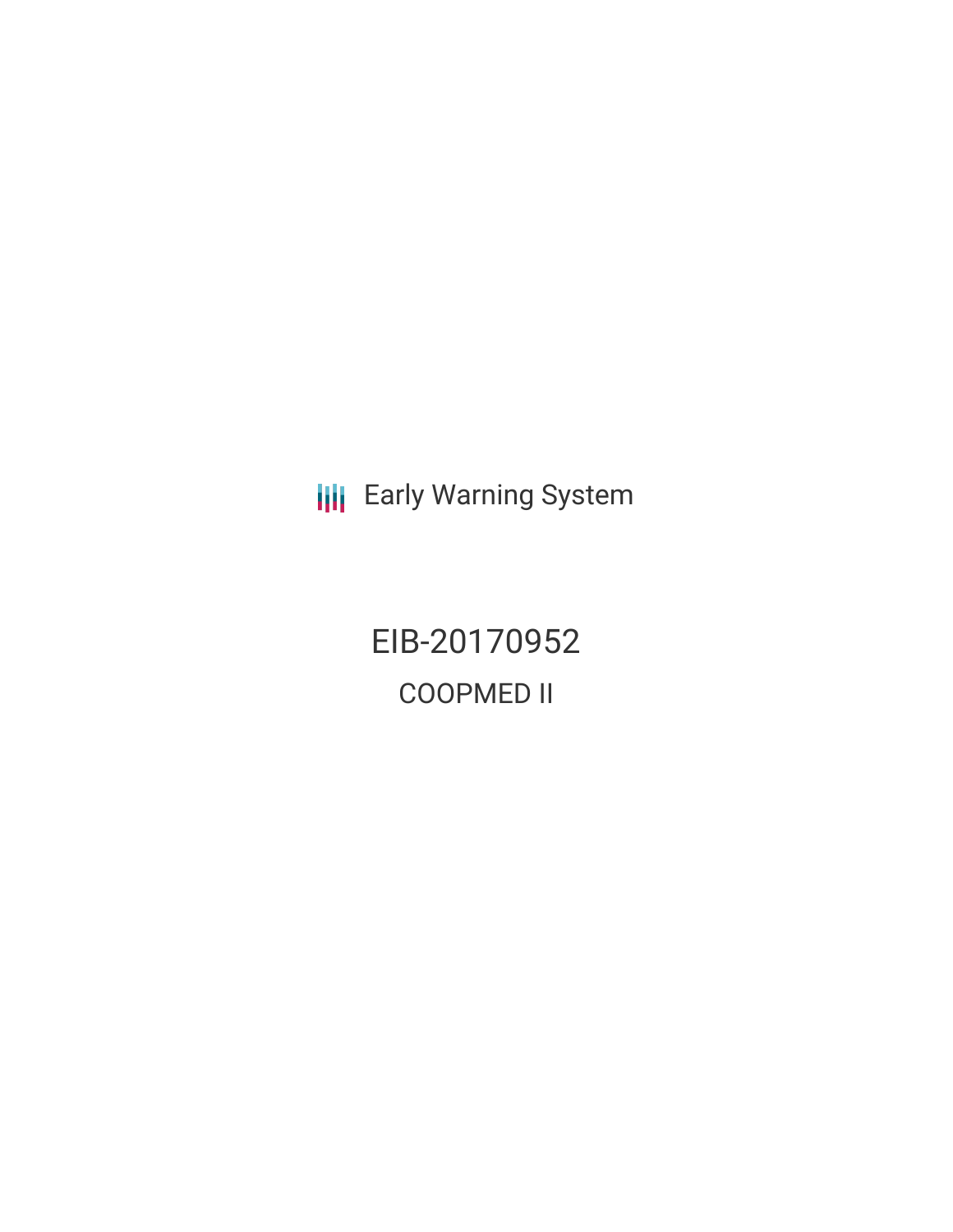## **Quick Facts**

| European Investment Bank (EIB) |
|--------------------------------|
| Proposed                       |
| FI                             |
| Acceptable Banks               |
| Finance                        |
| Loan                           |
| \$3.44 million                 |
| $$3.44$ million                |
|                                |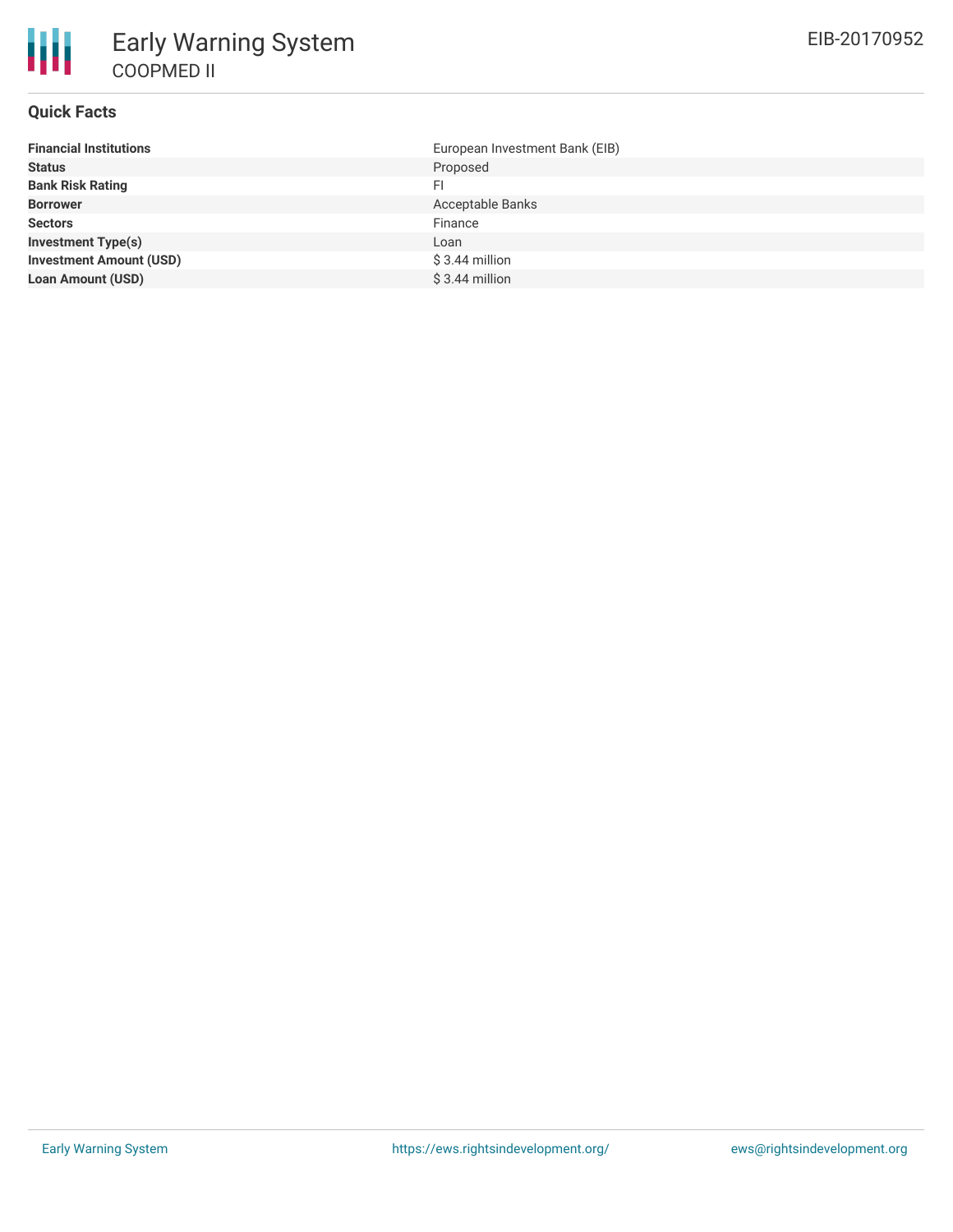

### **Project Description**

The project consists of an increased participation in a debt fund aiming at supporting responsible and environmental investments and financial inclusion in the Mediterranean region through microfinance to be realised under the Risk Capital Facility for Southern Neighbourhood.

This project aims to improve competitiveness and access to finance at favourable conditions for small and medium-sized enterprises (SMEs).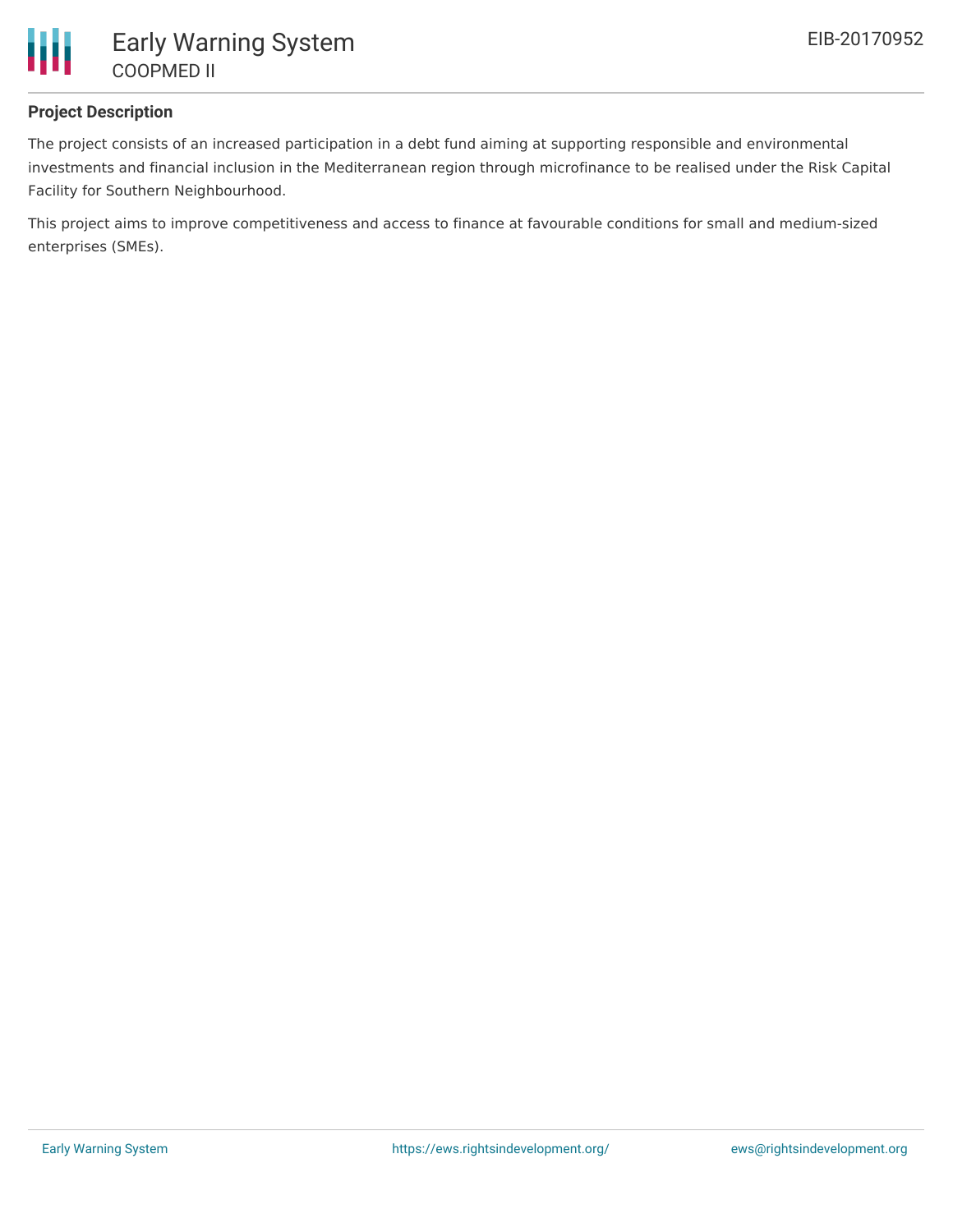### **Investment Description**

European Investment Bank (EIB)